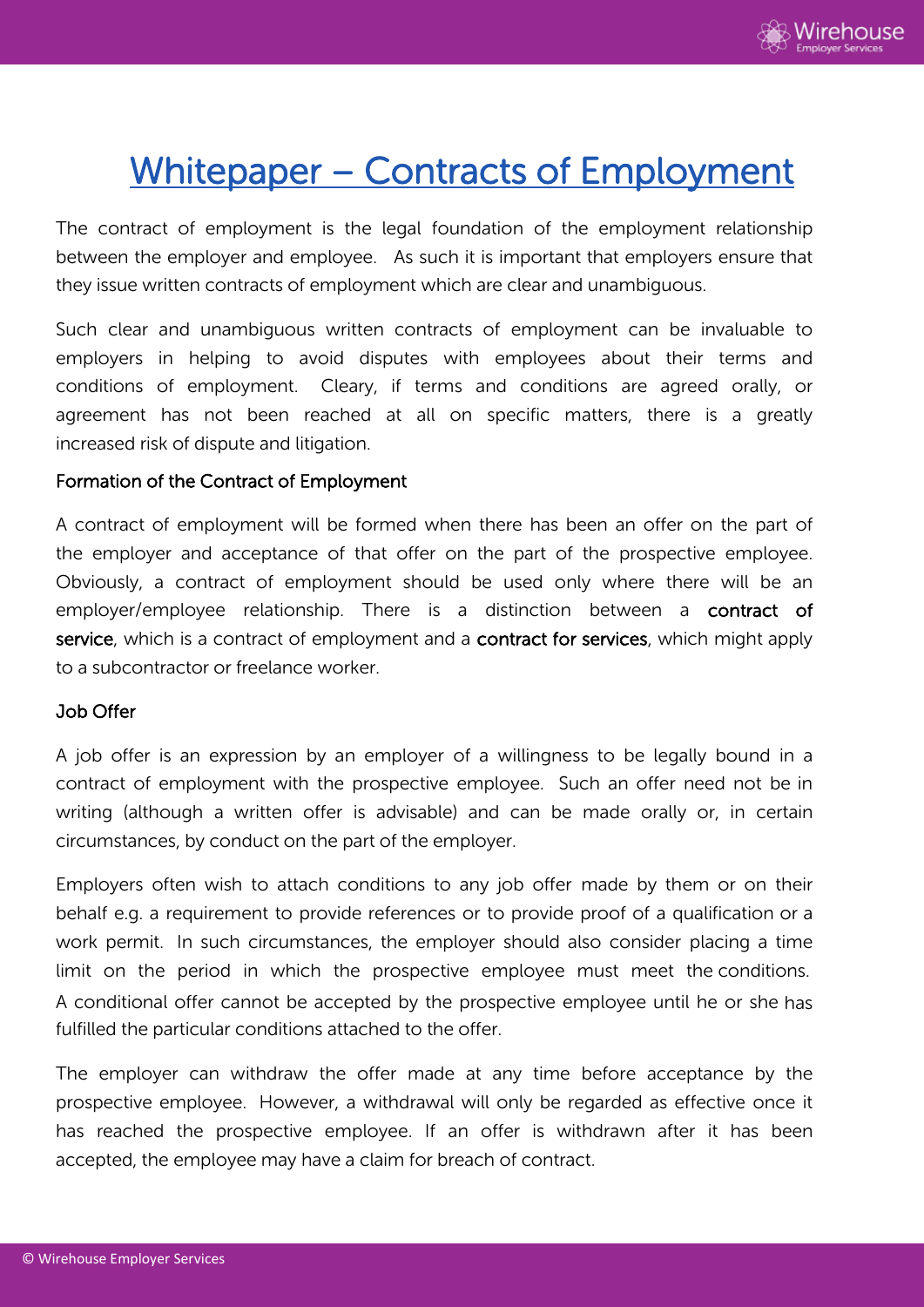

# Acceptance of the Job Offer

The offer made by the employer is open for acceptance within any time limit specified in the offer or within a reasonable period of time if no time limit has been specified.

If the prospective employee appears to accept the offer, but alters one of the terms, e.g. by requiring additional holidays then there is in actual fact no acceptance of the offer but merely a continuation of negotiations.

# Terms of the Contract of Employment

A contract of employment will normally have been formed when there has been a valid offer on the part of the employer and a valid acceptance on the part of the prospective employee. This will be the case even if the parties have not negotiated all the terms of the contract or reduced the terms to writing. If there are gaps in the contract these may be filled in by implied terms. However, reliance on implied terms will increase the chances of a dispute and could leave the parties at the mercy of the court or tribunal.

Any agreement reached must, at this point, be sufficiently precise to enable the key terms to be identified e.g. if there is an agreement on most matters but no wage has been fixed then there is no contract of employment. If, however, despite the fact no wage has been fixed, the agreement does provide some method for deciding on a wage rate then there will be a valid contract. Contracts of employment will contain express, incorporated and implied terms.

# Express Terms

Express terms are terms that have been explicitly agreed between the parties. They may be in writing or oral.

Providing written terms is the clearest and most easily understood method of regulating contractual terms. While there is no legal requirement to reduce a contract of employment to writing there is a requirement on employers to provide a written statement of particulars to each of their employees within eight weeks of the employee's starting date.

While express terms are generally preferable to implied terms, oral express terms are obviously very unreliable. Proof of a contract term is based on the balance of probabilities, so an employer that deliberately chooses not to put a term in writing is opening itself up to potential difficulties.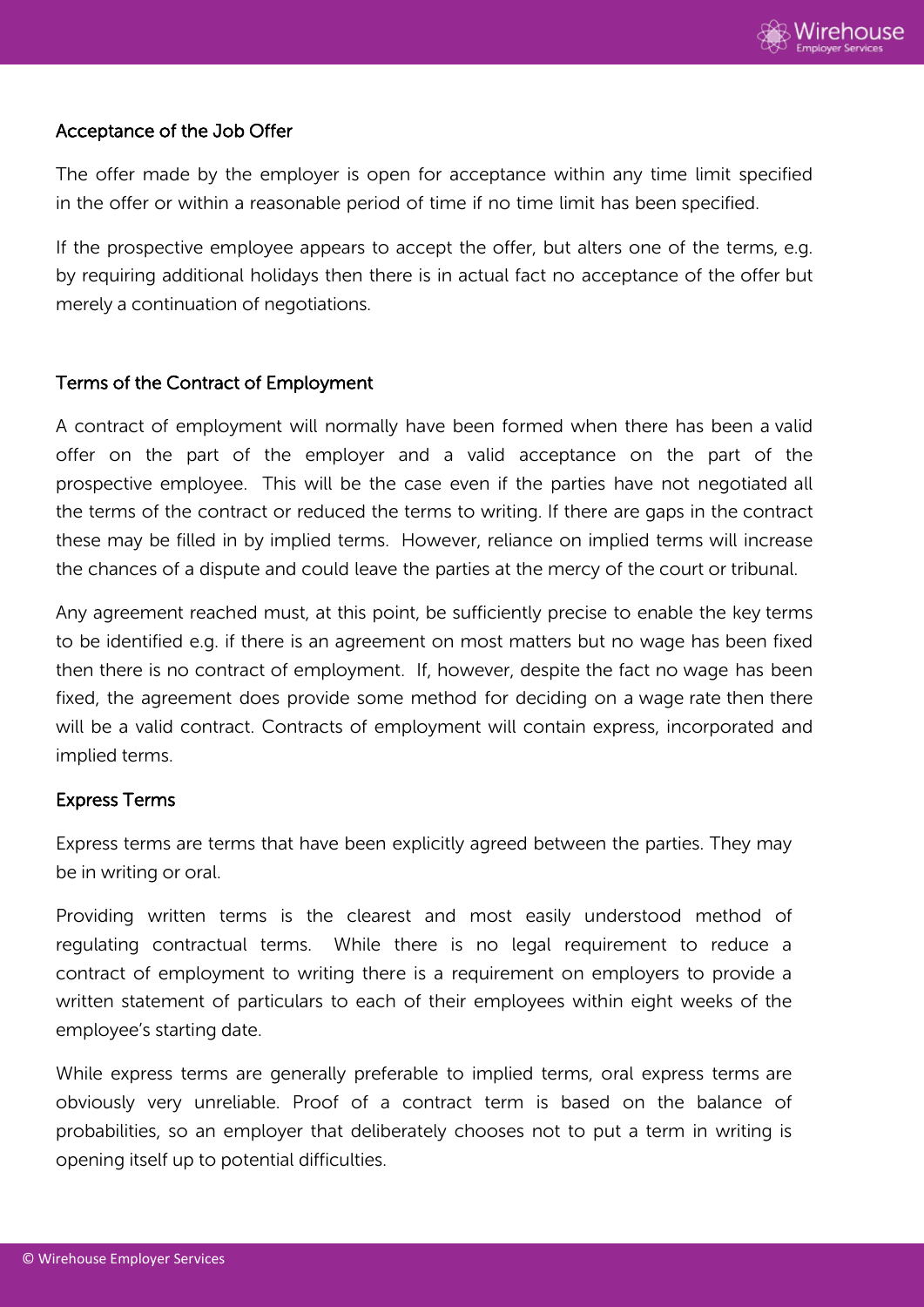

#### Incorporated Terms

Often the provisions of another document are incorporated into the contract of employment e.g. a sick pay scheme, an employee handbook or collective agreement. This has the effect of making the terms of the incorporated document terms of the contract of employment.

It is important that when incorporating other documents into the contract of employment that the employer makes it clear whether future versions of the document are to be automatically incorporated.

#### Implied Terms

Generally, an implied term cannot override an express term. However, an exception to this rule exists where a term implied by statute replaces any lesser contractual benefit e.g. where the statutory notice to terminate a contract is 5 weeks but the contract of employment provides only for a month's notice then the statutory notice will prevail.

Implied terms fill in gaps in the express terms of the contract. Whether or not a term is to be implied is a matter for the court or tribunal. They will normally do so in the following circumstances:

When the implied term is necessary to give business efficacy to a contract. E.g. where the contract is silent on the place of work a tribunal may imply a term that the employee may be required to work anywhere within a reasonable commuting distance of his home.

When a term may be implied from the conduct of the parties. e.g. an employee has been off sick in the past but never received any pay in excess of S.S.P a tribunal may hold the parties conduct implies there is no right to sick pay

• When a term may be implied from a custom or practice in the particular workplace, trade or region. e.g. where the contract is silent on whether a construction worker may be required to work away from home a tribunal may hold there is an implied term that the employee can be sent anywhere to work as it is recognised in the construction industry that mobility is a feature of employment.

Implied terms have frequently been used by the court to develop the law relating to employment contracts e.g. the duty on both parties to treat the other with trust and respect, the duty on the employer to provide a safe system of work and the duty on the employee to exercise reasonable skill and care in carrying out his job.

## Written Statement of Particulars of Employment

Employees (inc. apprentices) are entitled to a written statement of the particulars of employment by the end of the second month after employment commenced.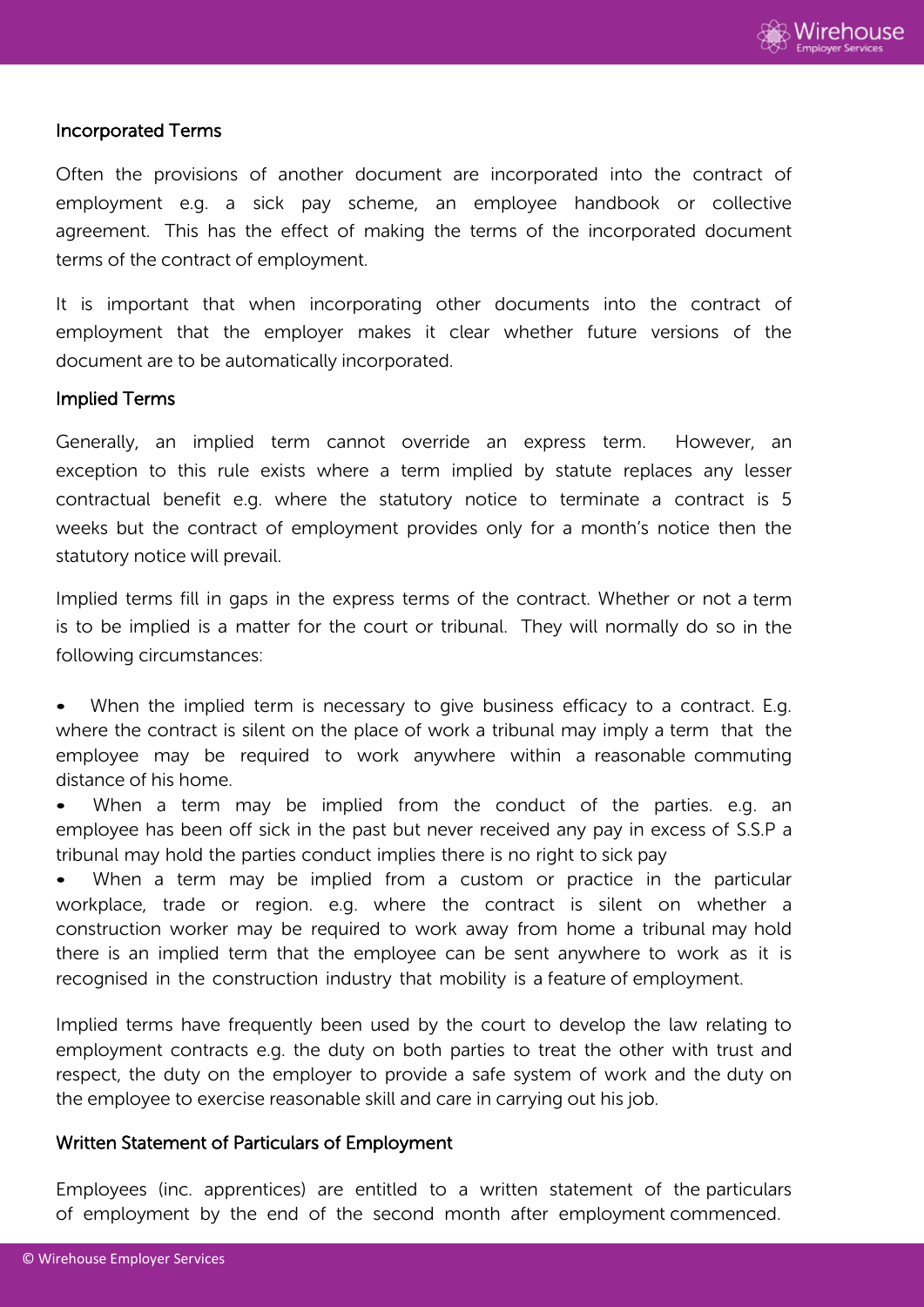

It is important to note that the written particulars are simply evidence of the employer's view of the terms of the contract of employment. However, in the absence of any other evidence, the written particulars are very powerful evidence. As written particulars are evidence of the contract's terms there will be an assumption that an item included in them is intended to be contractual unless there is a contrary indication.

If there is any conflict between the terms in the contract and those in the written particulars, those in the contract will govern the situation e.g. if a prospective employee accepts an oral offer of employment indicating he will receive a salary increase after obtaining a certain qualification but then signs written particulars which vary this condition it is the terms of the oral contract which will prevail. In this situation, the practical difficulty for the employee would be in proving the terms of the oral contract.

If the written particulars are to be the only written evidence of the contract terms, then the employer should consider whether further information needs to be included. For instance, it may be helpful to include details on confidentiality and restraint clauses.

To be legally compliant, certain information must be provided in the written statement of particulars of employment. Specified terms must be included in one main document (known as the principal statement). Other terms may be contained in a separate document or documents.

Terms that should be included in the main document:

- Names of the employer and employee
- Date when employment began, date on which the employee's continuous employment began.
- Scale or rate of remuneration or the method of calculating the remuneration. Intervals at which remuneration is paid.
- Terms and conditions relating to hours of work.
- Terms and conditions relating to entitlement to holidays, including public holidays and holiday pay, in such a manner as to allow them to be precisely calculated.
- Job title.
- Place of work or an indication that an employee is required or permitted to work at various locations.

The main document should also include a note:

• Specifying any disciplinary rules applicable to the employee or referring him or her to the provisions of a document which is reasonably accessible to him or her and specifies such a procedure.